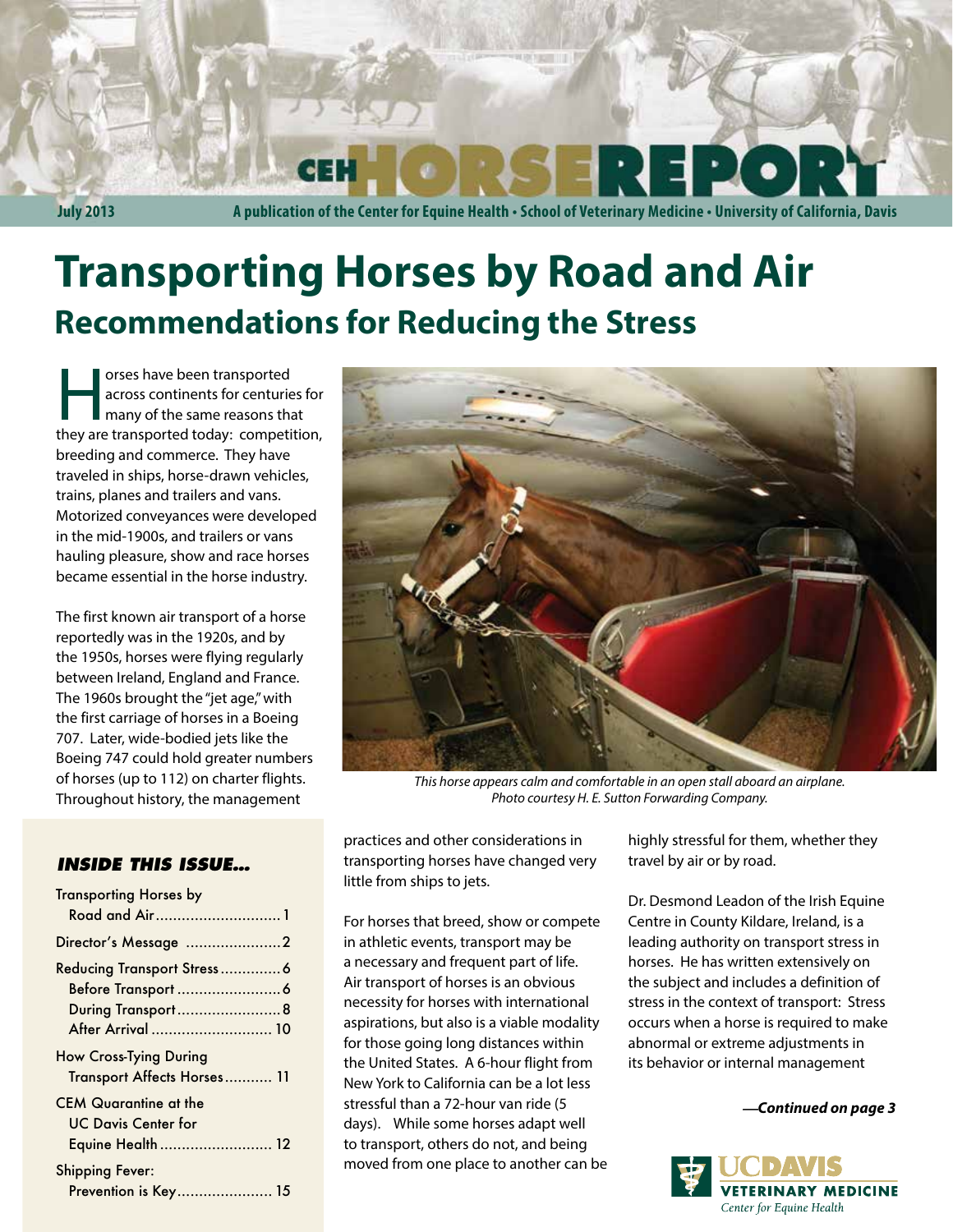



*Dr. Claudia Sonder*

I remember the first shipping fever I<br>
ever treated. It was a brisk October remember the first shipping fever I evening and I was serving as the show veterinarian in Sacramento. A highly successful trainer called me to look at her jumper who was not eating. He was a gorgeous, bay gelding who had recently been imported from Europe and hauled up from Los Angeles quarantine to compete. When I placed my stethoscope upon his chest, I knew we were in trouble. The creaking and crackling in my ear was indicative of pneumonia and inflammation of the tissues surrounding the lungs, known as pleuritis. He had a fever and was moderately dehydrated. I began IV fluid therapy as I prepared him for the short trip to UC Davis. Luckily, he responded well to supportive therapy and IV antibiotics, but it was months before he entered the ring again.

Horses are the most frequent flyers second to humans, and the travel demands on our sport horse population are on the rise. In the past few years, the number of international equine competitions grew by 30%. Equine travel is big business and important to equine industry. There are organizations that oversee equine

travel and guide best practices to minimize transport stress. The World Organization for Animal Health (OIE) and the International Association of Airline Travel (IAAT) carefully monitor the equine transport situation. These agencies work to balance ease and accessibility of travel with maintaining biosecurity and safety, and they must back these recommendations with scientifically defensible research.

The Center for Equine Health (CEH) has funded several studies to identify indicators of equine stress and predisposing factors to travelassociated diseases such as shipping fever, but there is much remaining to learn. Human models of effect of travel on athleticism have some implications for horses but a number air quality, and health prior to travel all play a role in successful travel. We understand there is a great amount of variability in equine response to the stress of travel. There are seasoned traveler sport horses that don't blink an eye when loaded and there are young newbies who fail to eat or drink along the way. Outcomes for these horses are often different despite similar travel conditions.

We have recently updated our CEM quarantine program to meet the needs of these equine athletes and to improve the customer experience. Our quarantine is designed to minimize stress and maximize care with the goal in mind of delivering your horse in the best possible condition after import. We monitor

*There are seasoned traveler sport horses that don't blink an eye when loaded and there are young newbies who fail to eat or drink along the way. Outcomes for these horses are often different despite similar travel conditions.*

of the variables we measure in human performance are not repeatable in equines.

Many of you have imported horses from great distances and were shocked at their physical appearance upon arrival at your barn. That shiny, well-muscled specimen you fell in love with overseas can arrive as a shadow of its former self. We see many of these horses at our Contagious Equine Metritis (CEM) Quarantine facility at the CEH and we watch them closely after travel. Most of these horses lose 5% of their body weight on their journey, and studies show that the longer these horses travel by plane or road, the greater the threat to their well-being. We know that factors such as temperature, humidity, turbulence,

weight and health closely, and the horses tend to regain weight almost immediately when allowed to rest and forage on high quality hay. We manage these horses with the support and expertise of the world renowned equine faculty at UC Davis.

This issue of the *Horse Report* will update you on the latest research findings regarding transport stress in horses and arm you with the knowledge you need to prepare for your own equine transport experience. We wish you success in competition and safe travel. ❄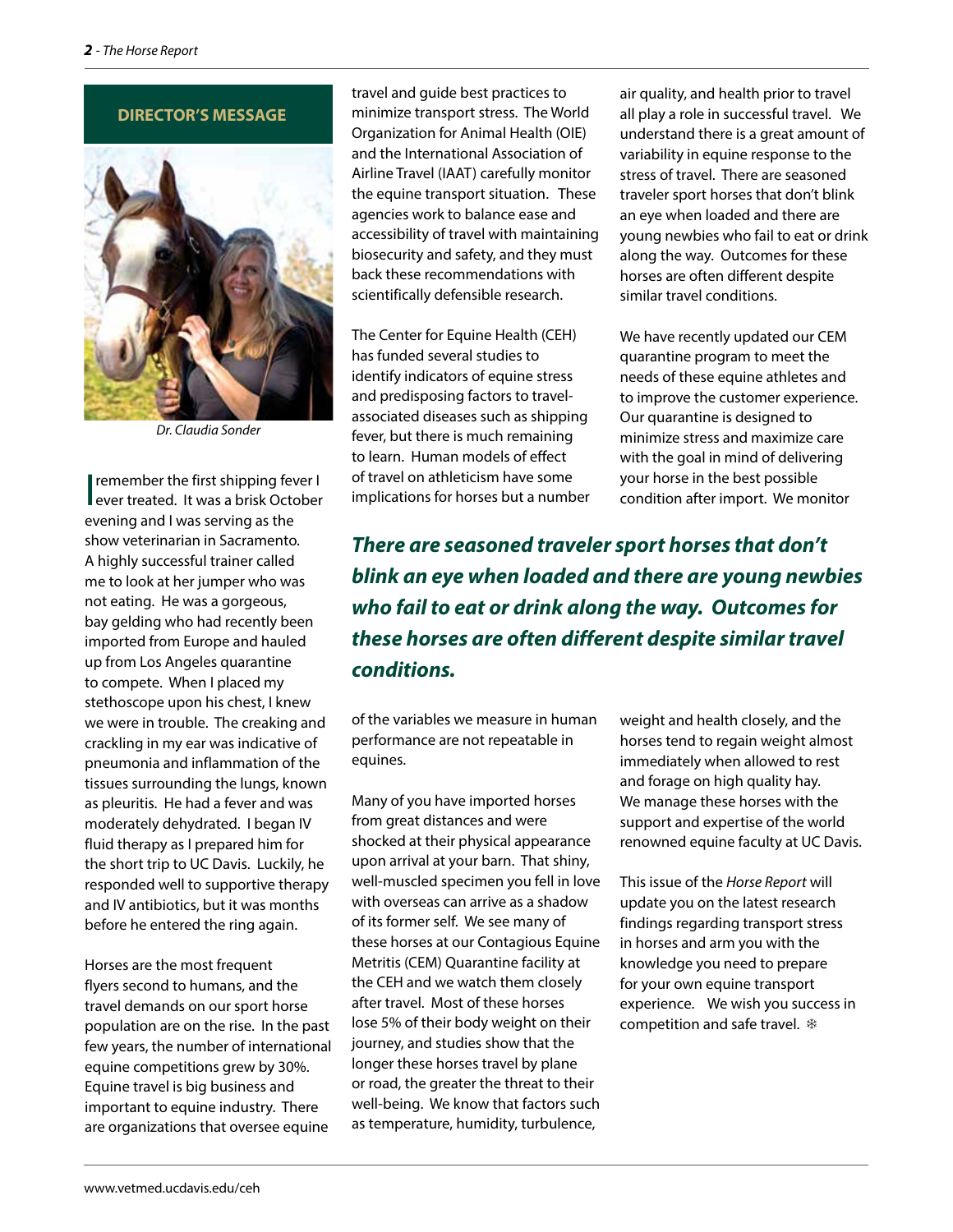#### **Transporting Horses** *— From page 1*

(physiology) in order to cope with adverse aspects of its environment and management. While some adaptations to travel are normal, a measure of these adaptive responses can provide a better understanding of how stressful the circumstances are to the horse as well as its probable rate and duration of recovery.

The Irish Equine Centre has had an ongoing interest in transport research for the last 30 years. According to Dr. Leadon, "We have looked at stall design with air transport companies, aircraft manufacturers, and with aero engineers. We have studied airflow, temperature gradients, and environmental contamination within road transport vehicles and in aircraft carrying horses. It makes surprisingly little difference whether the vehicle has wings or wheels." Rather, he

proposes that managing the transit environment and a horse's general health are key elements to delivering a horse to its destination in as good a condition as possible.

Factors involved in transport that contribute to stress include physical factors, psychological factors and environmental factors, as shown below.

*— Continued on page 4*

| <b>Physical Stressors</b>                                                   | <b>Psychological Stressors</b>                                  | <b>Environmental Stressors</b>                                          |
|-----------------------------------------------------------------------------|-----------------------------------------------------------------|-------------------------------------------------------------------------|
| <b>Loading and unloading</b>                                                | Separation from the herd and famil-<br>iar environment          | <b>Fluctuations of temperature and</b><br>humidity                      |
| <b>Constant vibration and noise</b>                                         | <b>Exposure to strange environments</b><br>and animals          | Altered and possibly inadequate<br>ventilation                          |
| <b>Noise</b>                                                                | Confinement                                                     | <b>Exposure to gases and particles from</b><br>exhaust, urine and feces |
| Loss of balance from accelerations<br>and decelerations                     | Lack of exercise or movement<br>(particularly for older horses) | <b>Road or flight conditions</b>                                        |
| Deprivation of feed and water                                               | <b>Schedule changes</b>                                         | Intensity and/or fluctuations in light<br>levels                        |
| Orientation to direction of travel                                          |                                                                 | Dust                                                                    |
| <b>Head posture</b>                                                         |                                                                 | <b>Bedding</b>                                                          |
| Decreased function of the immune<br>system                                  |                                                                 | <b>Footing materials, traction</b>                                      |
| Lack of exercise or movement<br>(particularly for older horses)             |                                                                 | Disease or pathogens                                                    |
| Socialization with other traveling<br>mates or isolation if traveling alone |                                                                 |                                                                         |
| Length of journey                                                           |                                                                 |                                                                         |

#### **Transport Stress: A Complex Response Involving Multiple Components**

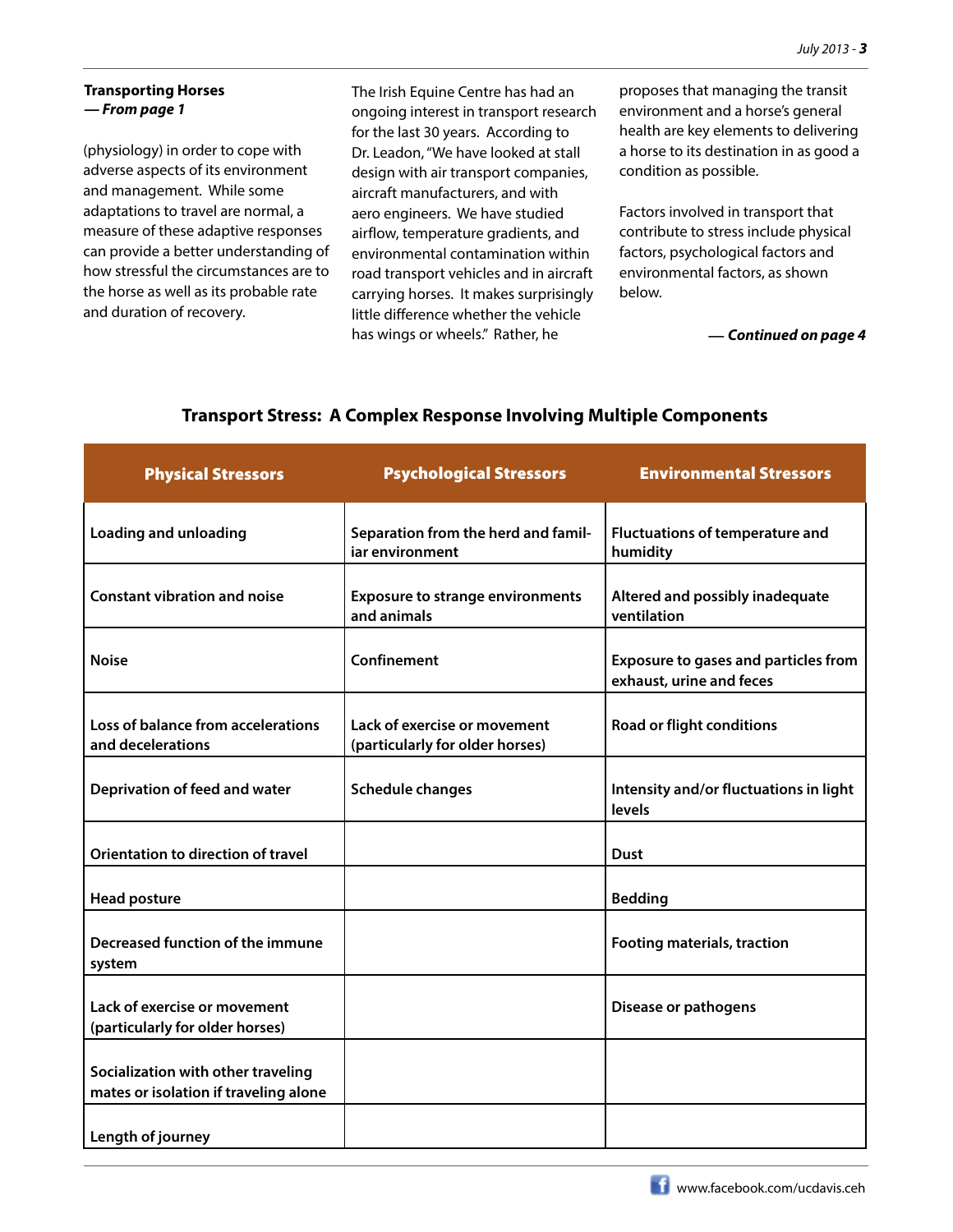#### **Transporting Horses** *— From page 3*

Why is transport stress important? Horses stressed by transport are more susceptible to a variety of diseases, including pneumonia, colic, diarrhea and laminitis. Additionally, transport stress may alter energy metabolism, which can affect the horse's ability to perform or compete soon after transport. For these reasons, it is important for the horse's welfare to minimize the stress of transport in every way possible by optimizing the transport environment. Take control of what can be controlled in order to reduce the chance of illness or injury in your horses.

Few studies on the effects of longdistance transportation of horses have been done. Yet, there have been numerous research studies reported on post-transit respiratory diseases in horses. To gain more insight into the physical responses of horses during transport, Dr. Carolyn Stull of UC Davis and Dr. Anne Rodiek, Emeritus Professor at California State University-Fresno, teamed up to study the physiology of horses both during transport and recovery. The study was conducted using a commercial equine van that traveled the interstate highways of central California under typical hot and dry summer conditions.

The study subjects were 15 mature, healthy horses that were experienced travelers. Their physiological responses were documented during 24 hours of road transport, followed by a 24-hour recovery period during which horses rested in their individual stalls. It was important to study the recovery period to obtain information on how quickly the physiological responses return to pretransit or baseline values. Here are some of the findings.

**General health**. Body weight, rectal temperature, and white blood cell count were measured as general indicators of health and the ability of the horses to handle the heat of the summer during transport. The horses generally lost about 6% of body weight, possibly due to heat dissipation, sweat loss, and decreased gut fill during transit, but they recovered half of their weight loss 24 hours after transit. This may support the notion that horses respond to heat stress during transit using their thermoregulatory mechanisms of sweating and increased respiration rate.

**Dehydration**. Hematocrit and total protein concentration are blood tests that are often used as indicators of dehydration in horses. These measurements increased during the duration of transport but returned to baseline values during the posttransit period. This indicated that dehydration was progressing with the duration of transport. Interestingly, during the last 12 hours of transport when the hematocrit levels peaked, the horses had consumed 91% of the water offered.

**Muscle fatigue**. Minimal muscular fatigue was found in the horses during the transit period. However,

two serum enzymes with high activity in skeletal muscle and evaluated clinically in horses with muscular diseases are CPK and AST. In this study, CPK was slightly elevated after transport, and AST rose in response to transport and returned to baseline within 24 hours after transport. This indicates that there was muscle activity during transport probably due to maintaining balance.

**Stress**. During stressful situations such as exercise or transport, activation of the part of the brain that controls metabolic state (hypothalamic-pituitary-adrenal axis) results in an increased concentration of the hormone cortisol in blood circulation. The concentration of cortisol in these horses increased during loading and continued to rise throughout the 24-hour transit period, peaking at the termination of transit. After unloading, the stress of transportation ceased and cortisol concentration dramatically decreased.

The large increase of cortisol during transport influences the immune system, and its influence can be measured by the ratio of two types of white blood cells: the neutrophil:lymphocyte (N:L) ratio. This ratio also increased during transit and did not return to baseline



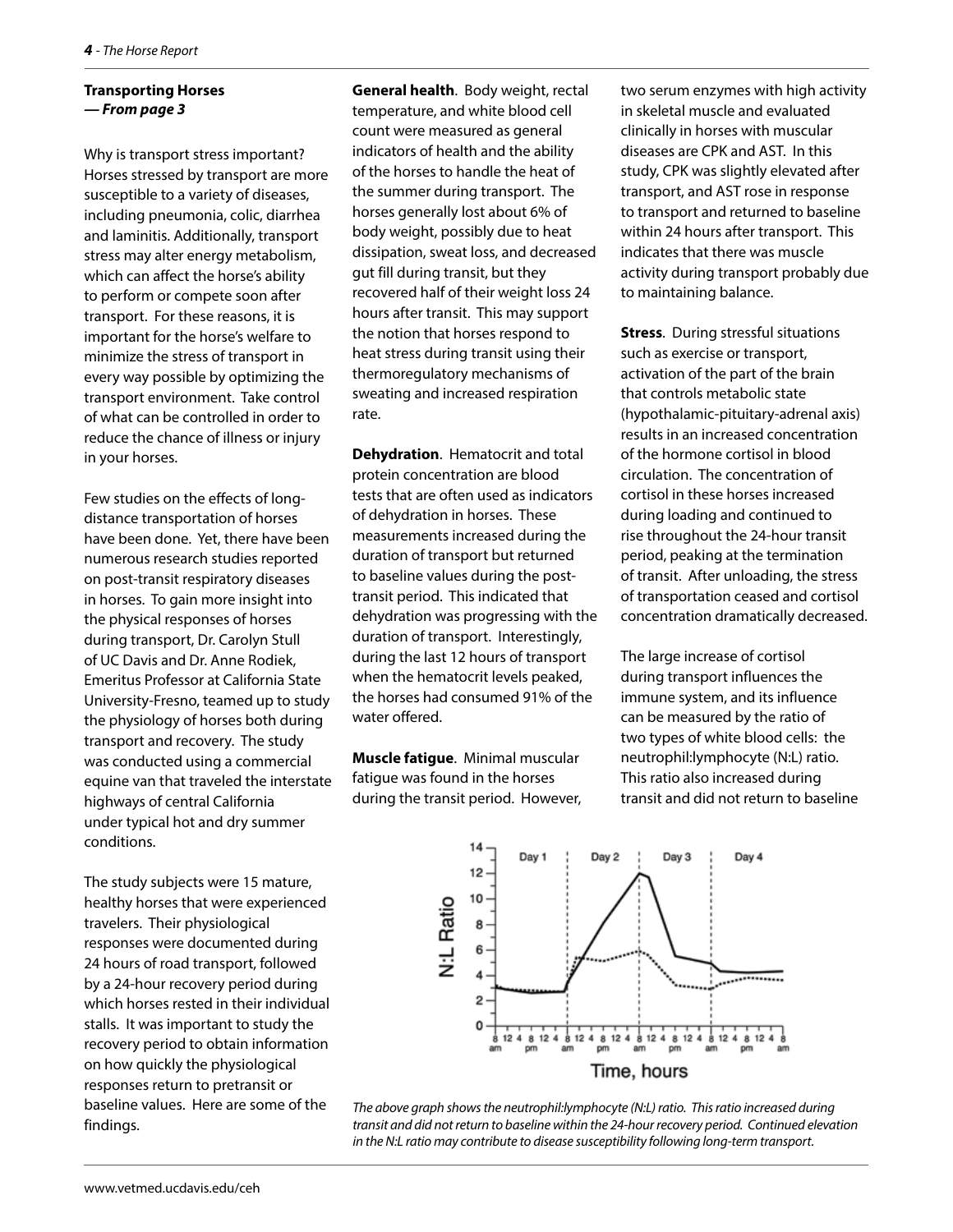within the 24-hour recovery period. This elevated N:L ratio contributes to disease susceptibility, such as pleuropneumonia, following longterm transport.

In other research conducted at UC Davis, Dr. Jim Jones has been studying transport stress in horses for the past 25 years. He has worked closely with international teams to identify factors that predispose horses to transportassociated respiratory disease (shipping fever) and to investigate biological indicators of stress in horses. Recently, he found that Heart Rate Variability (HRV) may be a more sensitive indicator of physiologic stress than heart rate alone.

Heart Rate Variability is the variation in time between heartbeats. Some intervals are a little longer, some a little shorter. The lengthening and shortening of these intervals occurs regularly over intervals ranging from a few seconds to several minutes. These frequencies cannot be determined by looking at a recording but are identified using mathematical techniques (fast Fourier transform). The frequencies reflect how strongly different parts of the autonomic (unconscious) nervous system are activated—a balance between sympathetic (fight or flight) versus parasympathetic (rest and digest). HRV values can provide an idea of how strongly each part of the autonomic nervous system is stimulated and where the balance is.

Dr. Jones and his colleagues measured marked differences in the HRV responses of horses that were being transported compared with the same horses resting in their stalls. In a previous study, they noted that there was a modest occurrence of transport stress related to respiratory disease in horses traveling up to 12 hours. After that, the occurrence of shipping fever rises dramatically and in proportion



*Meals are served on most flights. Photo courtesy H. E. Sutton Forwarding Company.*

to the duration of transport. So HRV, or the intervals between heartbeats, appears to be more suggestive of horses' hormonal response to stressors, and this research tool will enhance future studies of how horses react to changes in their environment.

#### **Shipping Fever and Other Illness**

Shipping fever is the most common illness found in horses subjected to transport. It is a respiratory infection characterized by signs of depression, loss of appetite, fever, increased respiratory rate, nasal discharge, and coughing and can rapidly progress to pleurisy and pneumonia.

Shipping fever can occur in as little as 4 to 6 hours after departure in all journeys. Initial signs of this condition may be seen relatively soon after takeoff in air journeys, which have been preceded by long road journeys or by long delays spent in a road vehicle while awaiting loading onto aircraft. The incidence of shipping fever in long journeys may be 6% or higher.

In any shipment of 16 or more horses, it is reasonable to anticipate and provide for one or more instances of this disease. Not all cases of shipping fever are apparent during the journey or immediately after arrival. A substantial number of cases will be not be apparent until the morning after arrival or thereafter.

When the clinical signs of shipping fever are observed during road journeys, veterinary help should be sought immediately or, if not possible, immediately after arrival. During air transport, if there is a veterinarian on board, treatment should begin immediately. It has been shown that prompt intervention significantly reduces the duration of therapy and severity of illness.

Colic and other unpredictable conditions that occur with horses can also occur in transit on the road or in the air. The handling of these conditions should be approached with the same urgency as shipping fever. ❄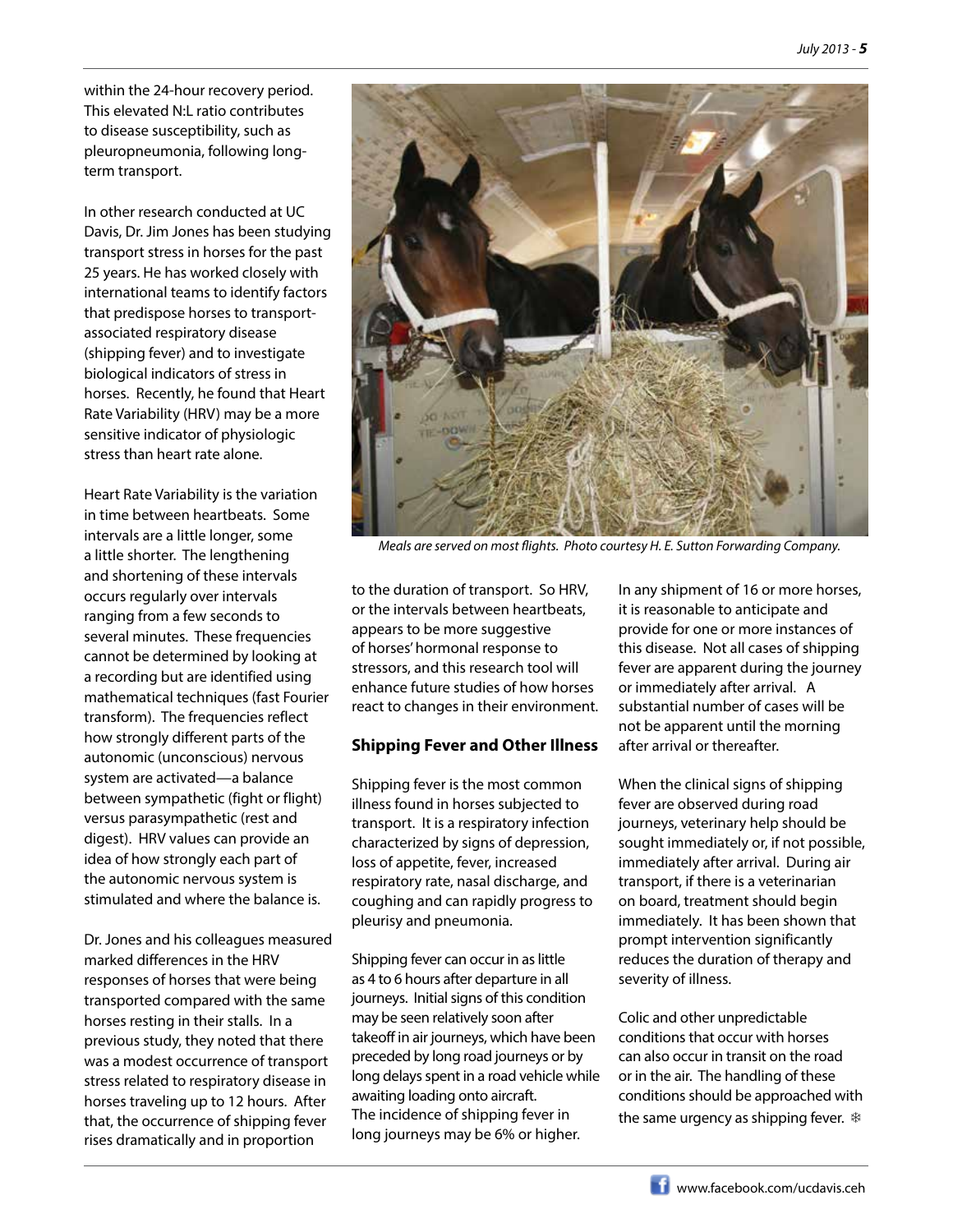# **Reducing Transport Stress**

### *BEFORE TRANSPORT*

- Teach or train the horse to load, unload and haul quietly. This will drastically reduce the stress levels right from the start of travel. Loading is by far the most stressful single aspect of transport (other than ultra-long duration hauling).
- Make sure your preventative health program, particularly vaccinations, is up to date. Vaccinations take 2 to 3 weeks to provide protection.
- Make sure you have the proper health records for any regulatory requirements, especially if crossing state lines or country borders.
- Select a van or trailer that suits your horse's size and temperament, preferably one that allows the horse to lower its head as this can make a significant difference. Make a safety check of the trailer (see page 7).
- Inspect the transport vehicle for cleanliness and sanitize if necessary.
- If hiring a commercial transport company, make sure the grooms and other caretakers are experienced in handling horses and their care.
- Plan the route to minimize duration, along with any extremes in weather or environmental temperatures.
- Ensure that the flooring remains nonslip for the entire trip. Provide absorbent bedding to help soak up any urine and manure excreted.
- Ensure adequate ventilation in the transport vehicle.
- Avoid prolonged stationary periods in traffic or at refueling stops. A trailer in the sun can be more than 20 degrees warmer inside than outside. Traffic delays during the summer, with associated fumes, can be disastrous to the horse. Unload if safe to do so if a prolonged delay is apparent.
- **Provide a well-fitting halter; leather is ideal.**
- **Bring sufficient feed and water.**
- Have an effective means of restraint.
- Plan for rest or recovery periods. Offer water every 4 to 6 hours, or every 3 to 4 hours in hot weather. If possible, pick up manure and urine at the same time intervals.
- Check that veterinary help is available if required.
- Notify the point of arrival of the journey plan and any special requirements.

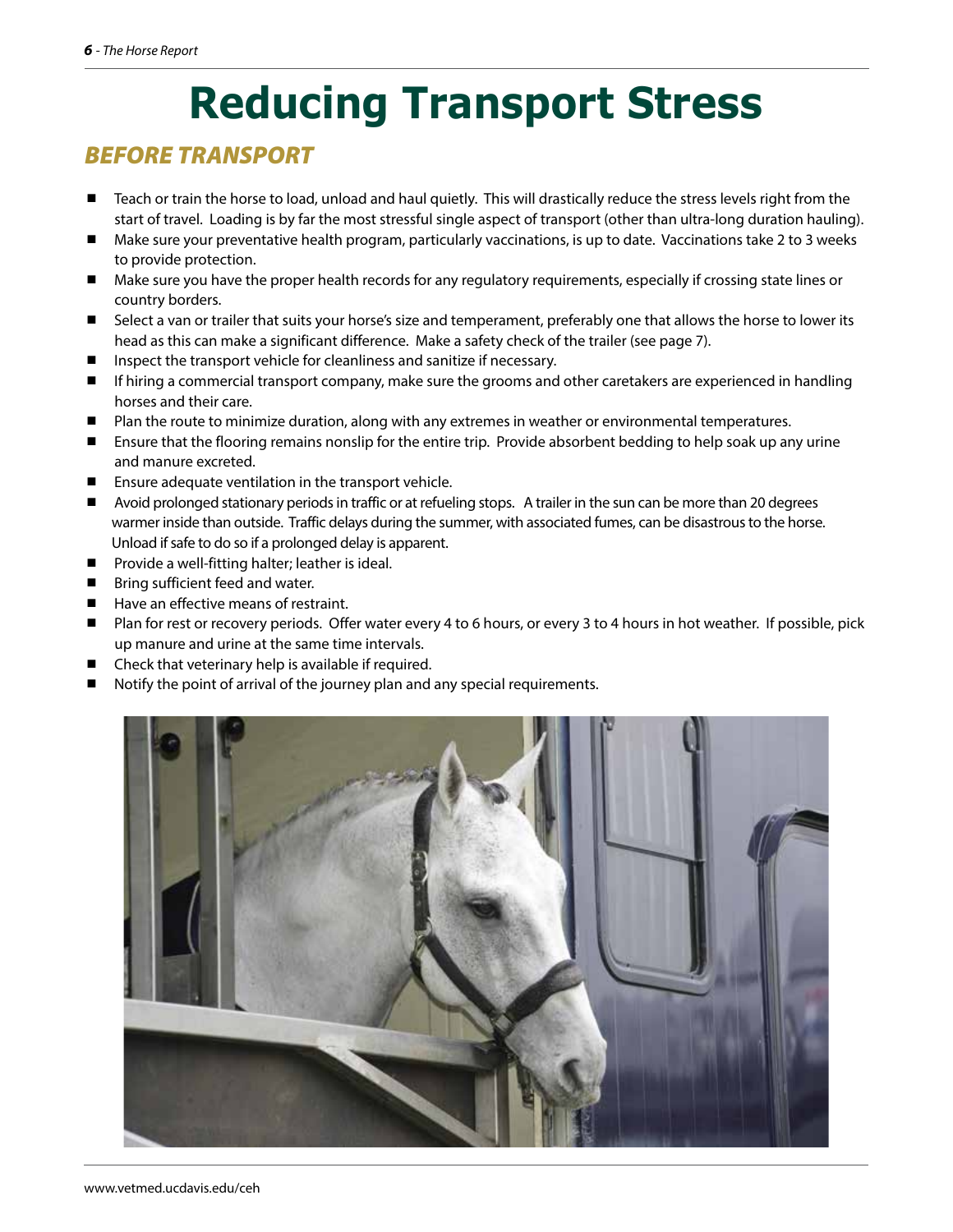#### **Tranquilization and Familiarization**

Many horses have been familiarized with transport from a young age. And, even many that have never been transported before will often readily allow themselves to be loaded and confined in a transport vehicle. A small minority of horses may be difficult to handle during transport. Tranquilization by a veterinarian may facilitate loading and assist with the safe handling of the horse during transport. However, the medication can interfere with temperature regulation, so should be done with caution.

#### **Water and Electrolytes**

Unless a horse has a history of dehydration, excessive or uncontrolled administration of electrolytes may actually have adverse effects on water and electrolyte balance in the horse. Check that a horse that is to be transported has been drinking normally in the days leading up to transport, and especially immediately before transport. The pretravel administration of oral or intravenous fluids is not usually recommended unless the horse has a history of developing dehydration during travel.

#### **Body Weight**

It is normal for a horse to lose weight during transport. The amount of weight lost can range from 0.45 to 0.55% of total body weight (about 5 to 6 lbs in a normal mature Thoroughbred) per hour of transport. This weight loss may reflect reduced dietary intake during travel, dehydration, manure and urine excretion, and sweating. Horses can lose 45 lbs (20 kg) on international flights, and horses with shipping fever may lose 75 lbs or more en route. Horses traveling greater than 12 hours have been found to lose up to 5% of their body weight. Weight loss in transit tends to be regained over the following 3 to 7 days in healthy horses, and possibly over longer periods in horses with shipping fever.

It is recommended that horses be weighed before travel to establish a baseline for comparison with weight status on arrival and in the recovery period. Since scales are likely to vary, weigh two large sacks of feed and record their weights. Keep the sacks intact to weigh on the scale at your destination. You will then be able to compare departure with arrival weights, compensating for differences in scale accuracy. Weight tapes, when applied correctly, tend to be accurate within 40 pounds.

#### **Respiratory Health and Disease**

One of the fundamental rules of transport is: *Sick horse on, sicker horse when getting off*. The importance of avoiding the shipment of horses that are even slightly sick (other than for transport to a hospital or clinic) cannot be overemphasized. This is especially true for horses with

respiratory illness. Horses with fever or nasal discharge, those with a history of exposure to other horses with infectious respiratory disease (such as strangles or viral respiratory infections) should not be transported.

#### **Medication**

Unnecessary medication should be avoided, especially before travel. Adverse reactions are always a possibility with any therapeutic substance. Tranquilizers should be administered only by a veterinarian and are not recommended unless necesssary.

#### **Transport Vehicle (Trailer/Van) Inspection**

Prior to departure, the transport vehicle should be carefully inspected to be sure that it is safe and road-worthy. Special attention to competency of flooring should be paid in all trailers.

- All lights are in working order.
- Brakes are fully operational.
- Doors fully open and close and can be locked properly.
- Vents fully open and close.
- The trailer floor and any loading ramps have been thoroughly checked.
- $\blacksquare$  If rubber mats are used, make sure these are flush with floor to avoid any tripping during loading and traveling.
- Emergency trailer brake box has been tested and is in working order.
- Tire pressure is adjusted according to the manufacturer's suggested levels.
- The spare tire is accessible and properly inflated.
- $\blacksquare$  The vehicle is stocked with an appropriate trailer and truck jack as well as tire chocks (a wedge placed behind a vehicle's wheels to prevent accidental movement).
- The hitch is functional for the trailer and the vehicle.

#### **Route Plan**

The route for road transport should be carefully considered. Plan the time of day for transport to avoid extremes of heat or cold. Night travel may be advantageous because ambient temperatures will be lower during hot weather, traffic is likely to be lighter so as to avoid stops and starts, refueling may be faster, and horses may be more relaxed during the evening.

Plan the route so that it is possible to stop regularly to check horses and offer them water every 4 to 6 hours. Locate veterinarians along the way in case of a medical emergency during transit.

*— Continued on page 8*

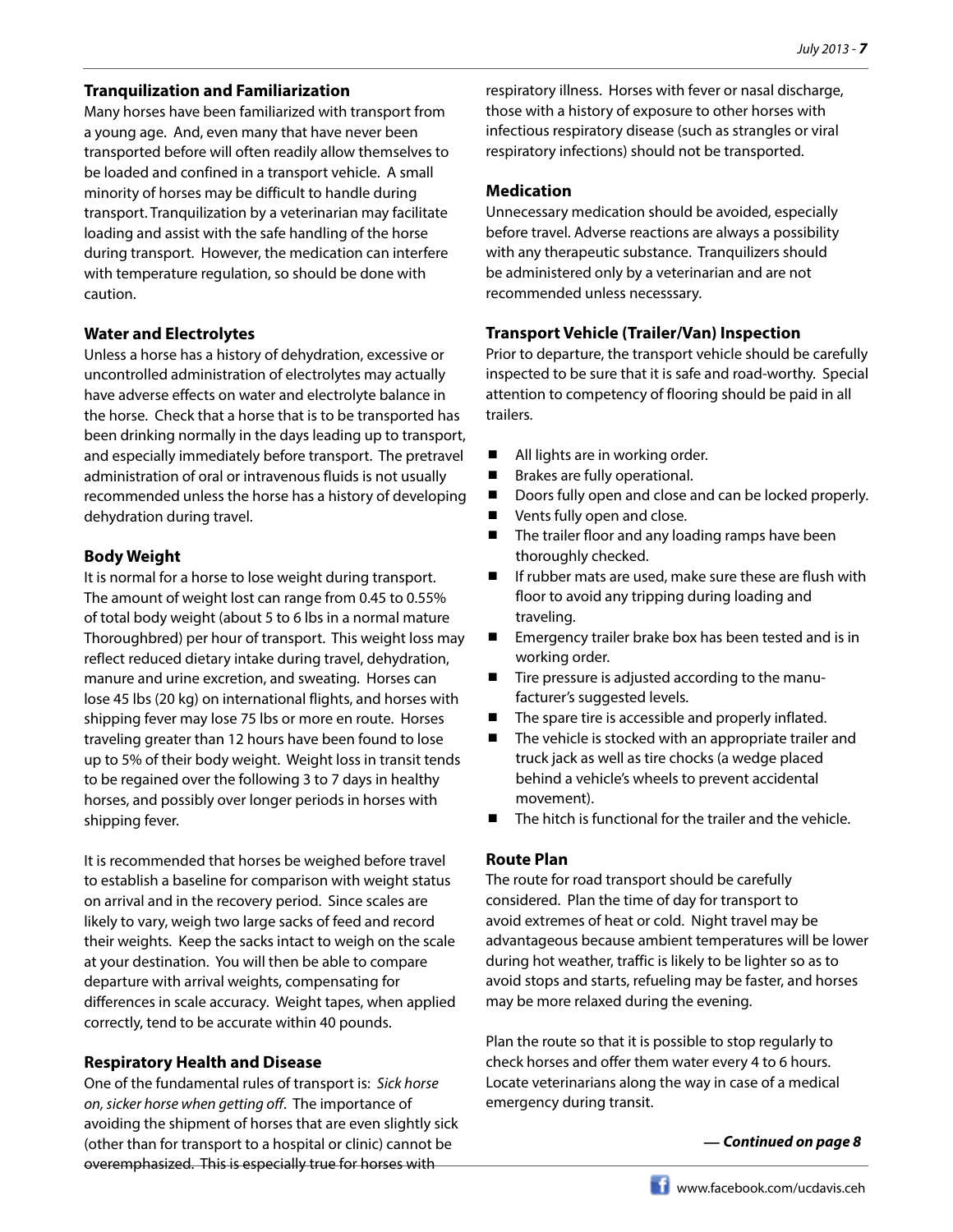#### **Reducing Stress** *— From page 7*

#### **Flight Plan for Air Transport**

The duration of confinement to the air should be minimized as much as possible. Loading and unloading of planes should be facilitated in every way possible. The shortest route to reach a distant destination is always preferred. The duration of ground stops should be minimized and auxiliary ventilation systems should be used to maintain excellent air quality. Typically, the worst air quality occurs during ground times. Planes are much better ventilated when aloft. Relative humidity and temperature rise quickly in a stationary closed vehicle, especially in warm climates and sunny conditions.

#### **Emergency Preparedness**

Consult your veterinarian for his/her recommendation for what to include in a first aid kit prior to travel. Some essential items should include sterile bandage material, adhesive wrap and tape, leg wraps, scissors, rectal thermometer, antiseptic solution, latex gloves, and PVC tubing cut into lengths of 1.5 to 2 feet (for emergency splinting).

#### **Blankets and Bandages**

Bandages and bell boots for leg and coronary band protection can be useful if horses are accustomed to wearing them. If not (i.e., foals or yearlings), shipping boots or bandages may be a liability instead of an asset. Train the horse to wear protective bandages if you plan to use them. If the horse is blanketed (not advised unless it is cold), select a blanket that will not overheat the horse and cause sweating. Remember the horse will be using his muscles to balance and there may be limited ventilation once the vehicle is fully loaded with horses.

#### **Recovery Period**

Despite every effort at preventing shipping fever or other transport-related disease, some horses will become ill during or within the first 3 days following transport. It is advisable to plan for a convalescent period of at least 3 days after shipping to allow for treatment of horses that may be ill. Contact a veterinarian if the horse exhibits nasal discharge, refuses feed, or has an elevated rectal temperature.

### *DURING TRANSPORT*

#### **Duration of Journey**

Journeys of 3 hours or less than 500 miles are unlikely to be associated with transport-related diseases, dehydration or fatigue due to energy expenditure and reduced feed intake.

Road transport time per day should not exceed 12 hours from the time the first horse is loaded on the vehicle. After 12 hours of transport, horses should be removed from the vehicle and comfortably stabled for at least 8 hours. This time period is necessary for tracheal clearance and rehydration.

#### **Behavior and Injury**

Horse behavior should be monitored regularly throughout any transport. Additional skillful help may be required if a horse becomes extremely agitated. Any depression or injury in horses should be noted and appropriate first aid action taken wherever possible.

#### **Feed and Water**

Clean water should be offered regularly—approximately every 3 to 6 hours—during prolonged ground or air transport. If possible, it may be advisable to bring water from home as some horses are reluctant to drink water that is not from the home sources. In warmer conditions, high humidity, or when horses are sweating, water should be offered more frequently.

It is important that horses eat during long journeys. However, it is also imperative that the environment on the transport vehicle have as little contamination of the air with respirable particles as possible. In particular, the breathing zone around the horse's muzzle should not be heavily contaminated with particulate matter. Because hay nets must be placed very close to (or within) the breathing zone, it is essential that hay be as dust-free as possible. It is therefore recommended that hay be thoroughly soaked in water before being loaded on the vehicle or fed in a net to horses.

#### **Head Posture**

Horses should be given as much freedom of movement of their heads as is safe. Restraint in the head up posture for prolonged intervals may severely compromise lung clearance mechanisms and predispose a horse to shipping fever. Hay nets should be placed as low as possible while still assuring that horses cannot entangle their feet in the nets. Alternatively, horses travel well in small box stalls in which they can extend their heads to the floor to consume hay. Please see article on *How Cross-Tying Affects Horses During Transport* (page 11).

#### **Orientation During Transport**

Orientation of the horse within a transport vehicle has been identified as a potential source of stress. Several studies have examined horses facing toward or away from the direction of road travel. With some variation,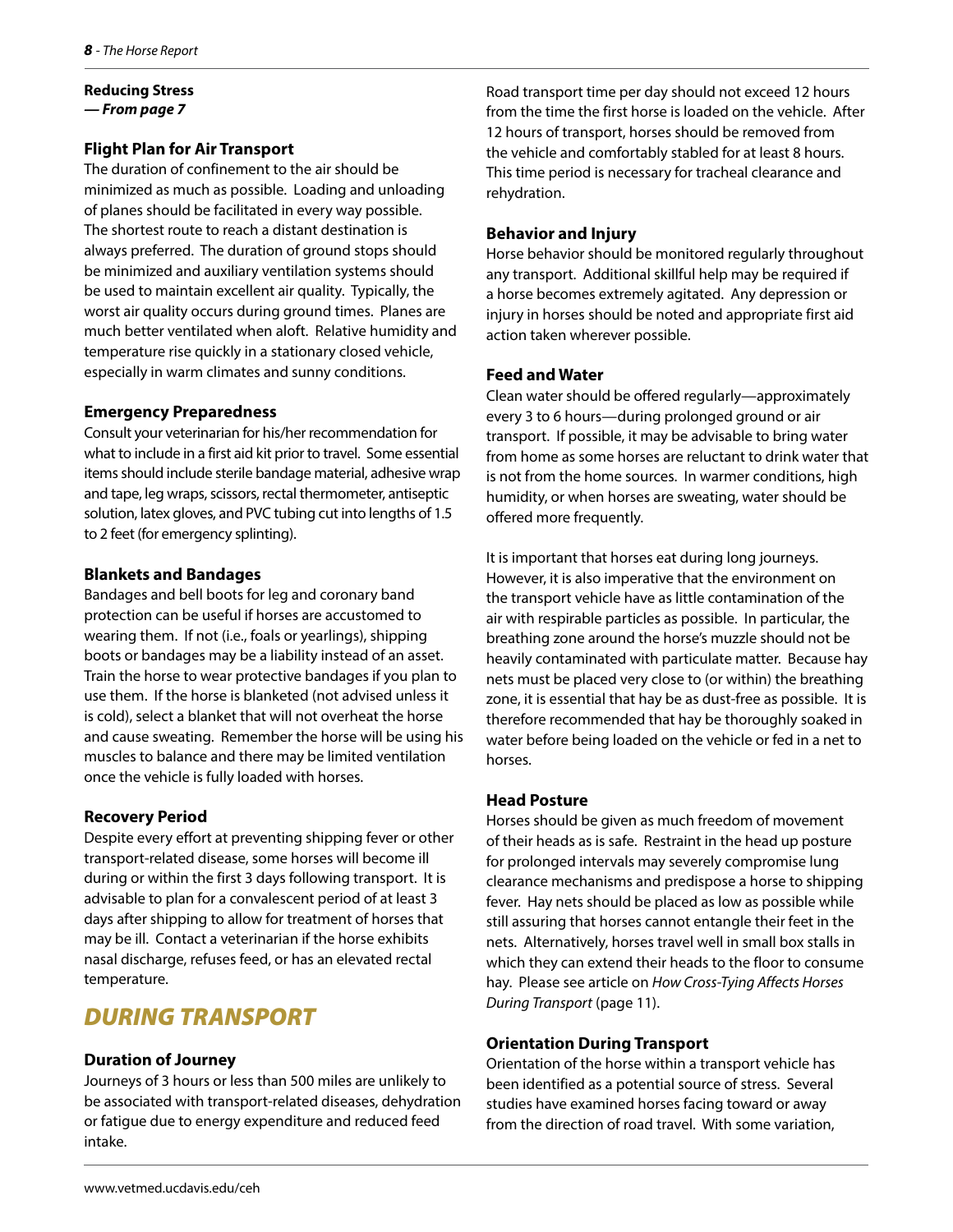

*When providing feed for horses during transport, make sure it is quality hay, free of mold and with minimal dust.*

the studies suggest that horses facing away from travel experience less stress and better ability to clear their airways and adjust posture. While most horses seem to prefer this, there is evidence that some individuals prefer head forward and may show greater signs of stress if forced to ride backward. It is not known whether the horses respond this way because they have become accustomed to it or for other reasons. Decisions regarding restraint and orientation during travel should be made on a case-bycase basis. Greater caution is required when opening the doors of a trailer with an unrestrained horse inside.

#### **Ventilation and the Environment**

There are a number of factors about air quality that impact the respiratory system. The properly designed trailer or van will allow for adequate ventilation without a gale force draft directly on the horse or a total drenching if it rains. That said, it is almost impossible not to have the airflow in a trailer recirculate rear to front along the floor, bringing noxious fumes up for the horses to breathe. The pressure profiles along a moving trailer largely dictate that there will be lots of rebreathing. More open-stock trailers potentially offer significant advantages for ventilation and reduced heat load during the summer.

Ensure that potential factors that can negatively impact air quality within the trailer/van are minimized. The exhaust

system of the vehicle should be inspected yearly. If the truck has a vertical exhaust similar to that on a tractortrailer, it should be taller than the ceiling of the van or trailer and not be flowing in the immediate vicinity of an intake vent. Note that diesel exhaust can be more harmful than gasoline exhaust, and keeping either engine in proper maintenance can decrease its emissions. (Health concerns about diesel exhaust relate not only to cancer, but also to other health problems such as lung and heart diseases.) Breathing of exhaust fumes can be an irritant to the respiratory system and excessive fumes in an enclosed compartment can cause death due to carbon monoxide poisoning. Deaths of horses in trailers have been reported when the wind currents during transit directed the exhaust directly into closed trailers.

Urine-soaked bedding or poor drainage from the trailer can also have a negative impact on air quality. When urine breaks down, a substantial amount of ammonia fumes can be generated. Excessive inhalation of ammonia fumes can cause respiratory irritation that predisposes the horse to respiratory problems. Recent research suggests that in the case of long road journeys there is benefit in removing feces and urine-soaked material during periodic stops.

#### *— Continued on page 10*

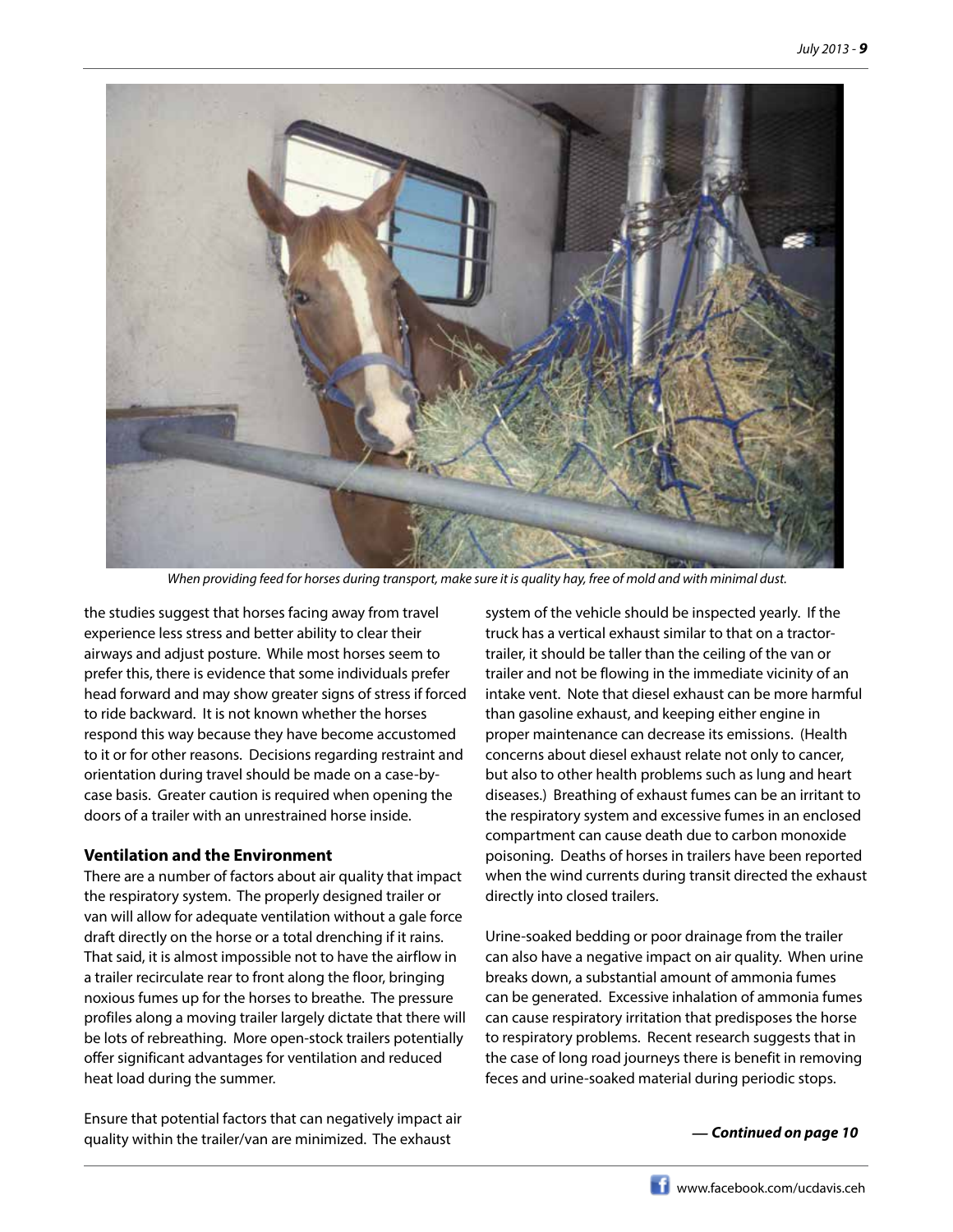#### **Reducing Stress** *— From page 9*

### *AFTER ARRIVAL*

Horses that travel well will be bright and alert with a normal rectal temperature upon arrival at their destination. Unload horses as soon as possible to avoid additional confinement and other stress factors. They should voluntarily drink and be keenly interested in eating within 1 or 2 hours of arrival. Hand walking or turnout in a small paddock for an hour or so upon arrival after a long journey is recommended.

*Photo courtesy H. E. Sutton Forwarding Company.*

Ideally, dietary adjustments are made over 7 to 10 days to decrease the likelihood of digestive upsets. A normal horse passes approximately one pile of manure every 3 to 4 hours. Any decrease in manure output should be reported to a veterinarian.

#### **Monitoring**

Rectal temperature should be recorded morning and evening. When possible, weigh horses upon arrival and then daily at the same time for the next 3 to 7 days. Comparison with a pre-transport weight is useful to quantify actual weight losses and to assess the effects of shipping.

Horses with signs of shipping fever (see section above) will be readily identified by this monitoring system. Some horses will not show signs of shipping fever until 2 to 3 days after transport. Occasionally, horses may have colic or diarrhea after shipping. Seek veterinary assistance immediately if transport-associated disease is suspected.

#### **Recovery Times**

A specified recovery interval should be part of the preshipment plan for horses making long journeys.

For road journeys of 6 to 12 hours, a one-day rest period is likely to be sufficient. When horses travel longer than 12 hours by road or are transported by plane, a recovery period of 2 to 3 days should be planned. Research at UC Davis in horses transported 24 hours by road in a commercial van has shown that physiological parameters, especially white blood cells, take 24 hours to return to normal levels for horses transported in box stalls and an additional day for horses cross-tied during the trip.

Horses traveling long distances for performance events should arrive 5 to 6 days prior to the competition date to comply with medication withdrawal rules in the event of travel-associated illness. Horses with shipping fever may need 3 to 4 weeks to resume athletic activity. ❄

#### *Acknowledgments*

*Dr. Carolyn Stull of UC Davis is a Cooperative Extension Specialist and lecturer at UC Davis. She has authored numerous articles on the welfare of horses and livestock and was a major contributor to this Horse Report. Dr. Anne Rodiek has recently retired as a professor in equine studies and has performed research in horse transport, breeding and nutrition for over 30 years. Dr. Jim Jones, a specialist in equine exercise physiology and sports medicine, has been researching transport stress for many years with colleagues at the Japan Racing Association. His most recent work focuses on heart rate variability as a sensitive indicator of stress in traveling horses. Dr. Desmond Leadon is Head of Clinical Pathology at the Irish Equine Center and formerly International Director of the American Association of Equine Practitioners. He has a long-standing interest in the long-distance transport of horses. Dr. Michael Ball runs his own practice at Early Winter Equine Medicine & Surgery in Ithaca, NY. We thank these individuals for their contributions.*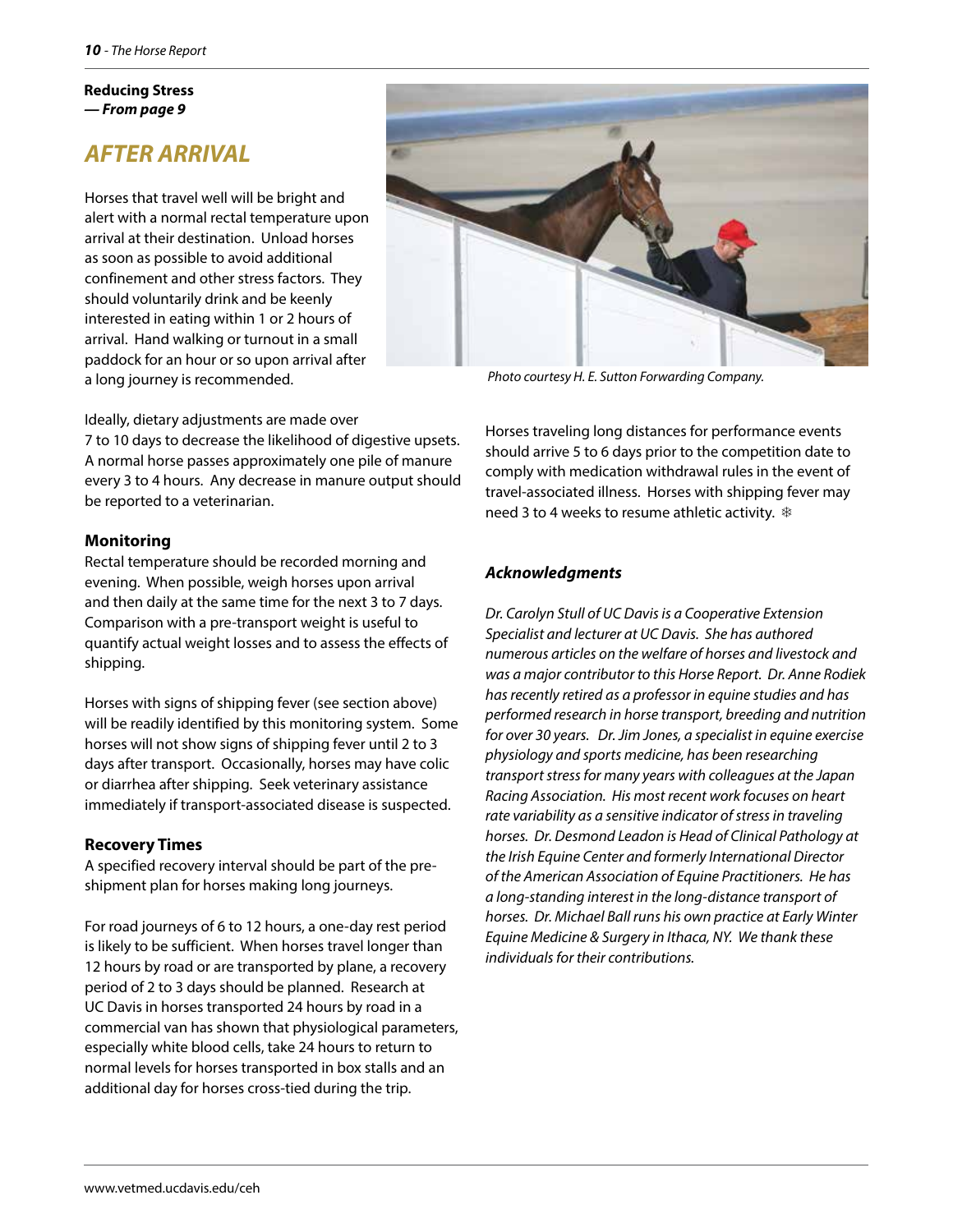# **How Cross-Tying During Transport Affects Horses**

Transport stress has long been thought to predispose horses to respiratory disease. The stress response during transport causes changes in serum cortisol concentrations, heart rate, immune parameters, and serum muscle enzyme activities. Another variable in the transport of horses—cross-tying—has been the subject of concern to UC Davis Center for Equine Health researchers. While cross-tying horses individually in stalls is common practice for transporting show and race horses, horses also travel in small groups or individually without being restricted by tying.

Dr. Carolyn Stull and Dr. Anne Rodiek recently conducted a study to examine the specific physiological responses of horses during transport to either cross-tying or traveling loose. They found that the cross-tied horses had larger increases of selected stress parameters 24 hours following transport than did horses traveling loose without being tied. In particular, they found that levels of serum cortisol, which is secreted during stressful situations, were greater in the cross-tied horses, although the levels returned to normal following transport.

Cortisol also affects other physiological responses, such as the neutrophil:lymphocyte (N:L) ratio, which may be a more reliable indicator of chronic stress than cortisol. A substantial increase in N:L ratio was seen in the cross-tied horses compared with the loose horses. Neutrophilia, indicated by an increased N:L ratio, has been associated with respiratory disease in horses following long-term road transport.

Other studies have found that elevation of the horse's head, which restricts the range of neck movements, compromises the immune system and increases the number of bacteria in transtracheal aspirates. The increase in bacteria is thought to be the result of a decrease in clearance rate of the bacteria from the tracheobronchial secretions in horses that are confined and unable to lower their heads. This information suggests that the practice of cross-tying may, along with other factors, predispose horses to respiratory disorders following transport. It also leads to further questions on the athletic potential and disease susceptibility of the horse during the recovery period and post-transit complications from other stressors

such as social stress, thermal stress, and housing or pathogen challenges.

In view of these findings, Dr. Stull and Dr. Rodiek recommend that a small box stall is preferable to crosstying during long-distance road transport. "If you have to use cross ties or a trailer design that keeps horses' heads elevated, unload every 6 to 8 hours to let them move around, graze and rest," advises Dr. Stull. And if you use a commercial carrier to ship a horse across the country, "pay the extra amount to get a box stall. It will be worth it when your horse arrives less stressed and ready to compete."

For air transport, cross-tied restraint is still largely used to prevent the horse from damaging the integrity of the pressurized cabin. In this case, the benefits of restraint outweigh the risks. ❄



*If cross-ties must be used in the transport of horses, unload the horses every 6 to 8 hours to let them move around, graze and rest.*

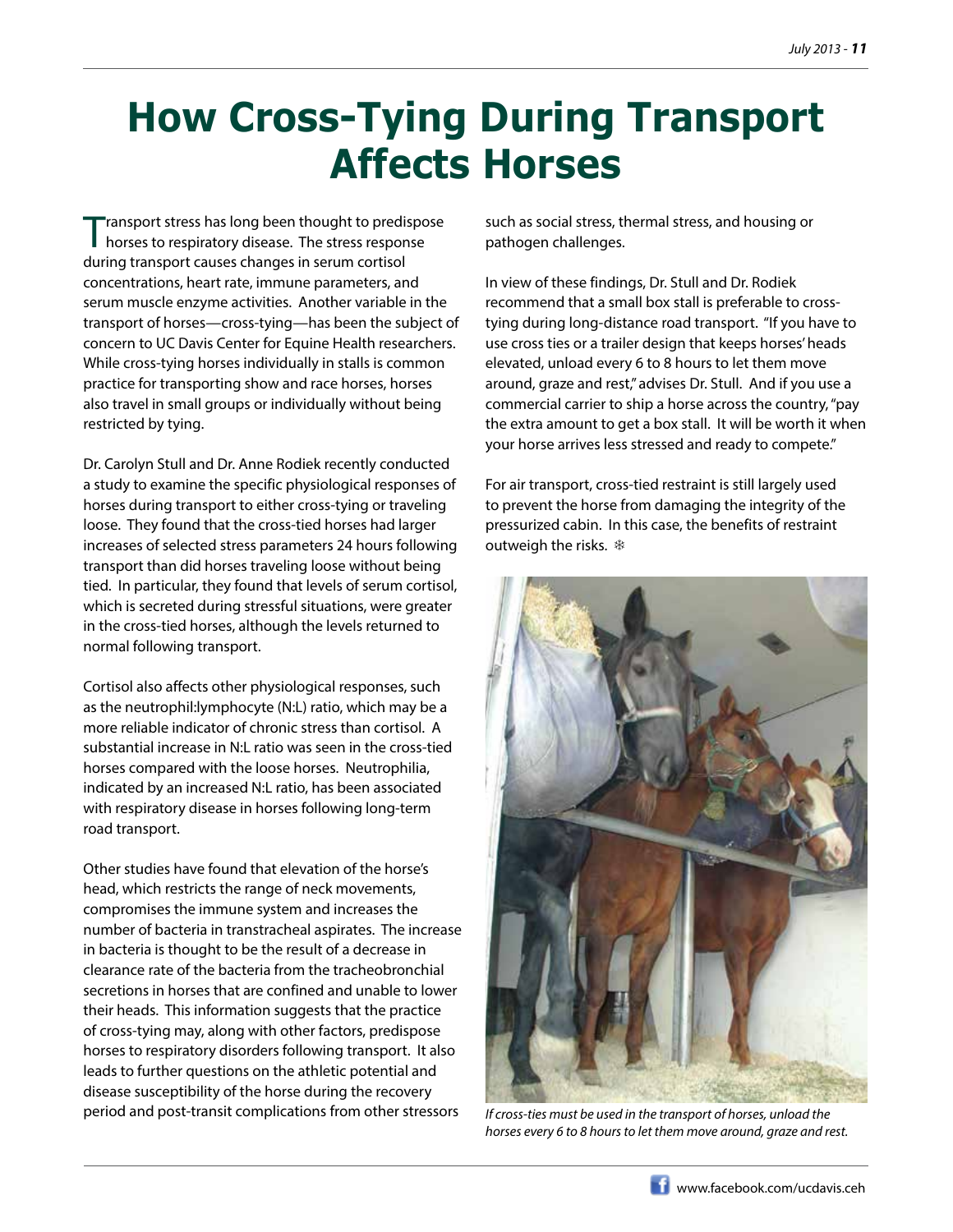# **CEM Quarantine at the UC Davis Center for Equine Health**

For horses imported into the United States from regions affected with Contagious Equine Metritis (CEM), a highly contagious venereal disease in animals, the long and arduous journey does not end at their point of entry in New York, Los Angeles or Miami. These horses are subjected to testing for specific diseases by the U.S. Department of Agriculture at each point of entry into the United States, where the horses remain in quarantine until test results are returned and the horse is certified as free from clinical evidence of disease. The quarantine period is a minimum of 42 hours.

Approximately 10% of all horses arriving in Los Angeles will have a transient fever, and that percentage increases in Friesians and in horses under the age of four. Any preexisting respiratory disease would predispose a horse to shipping fever. The import quarantine staff in Los Angeles takes great care to ensure that the horses have had a chance to replenish water intake and are in good health prior to loading for road travel. Horses demonstrating evidence of shipping fever or other medical compromise are held in Los Angeles until they are fit to travel under the supervision of an experienced veterinary team.

When the initial import quarantine and testing requirements have been satisfied, stallions and mares 731 days of age or less which have been bred, and all stallions and mares over 731 days of age, must be consigned to a CEM testing facility to undergo the prescribed treatment and testing requirements.



From the Los Angeles import station, horses travel 8 to 10 hours (300 miles) by van to Davis. Prior to that, a typical travel history for these horses includes road transport to the airport of origination, 4 hours in a box stall prior to takeoff, 6 to 8 hours of air travel, and a minimum of 42 hours of quarantine at the import station.

#### **Arrival Protocol at the Testing Facility**

Upon arrival, each horse is inspected and its temperature, pulse rate and respiratory rate are documented. Any injuries or evidence of illness are reported to the staff. The horse is escorted to a private stall area by the transport personnel and offered hay and water. Most horses correct dehydration within hours of exposure to clean water. The stall lights are left on during the first evening to

facilitate acclimation to their new environment. Night staff monitor the horse overnight.

Common initial observations include thin body condition, stocked up limbs from lack of exercise, or occasionally a missing shoe or abrasion from the trip. The first weekday after arrival, the horse is examined by a veterinarian, checked for any signs of overt lameness and videotaped to document its condition. The horse's body condition score and weight are recorded. The CEH staff contacts the horse owner or trainer to report any abnormal findings and to discuss observations and requests. Any vaccination or farrier services are scheduled. A communication schedule tailored to the owner's needs is established.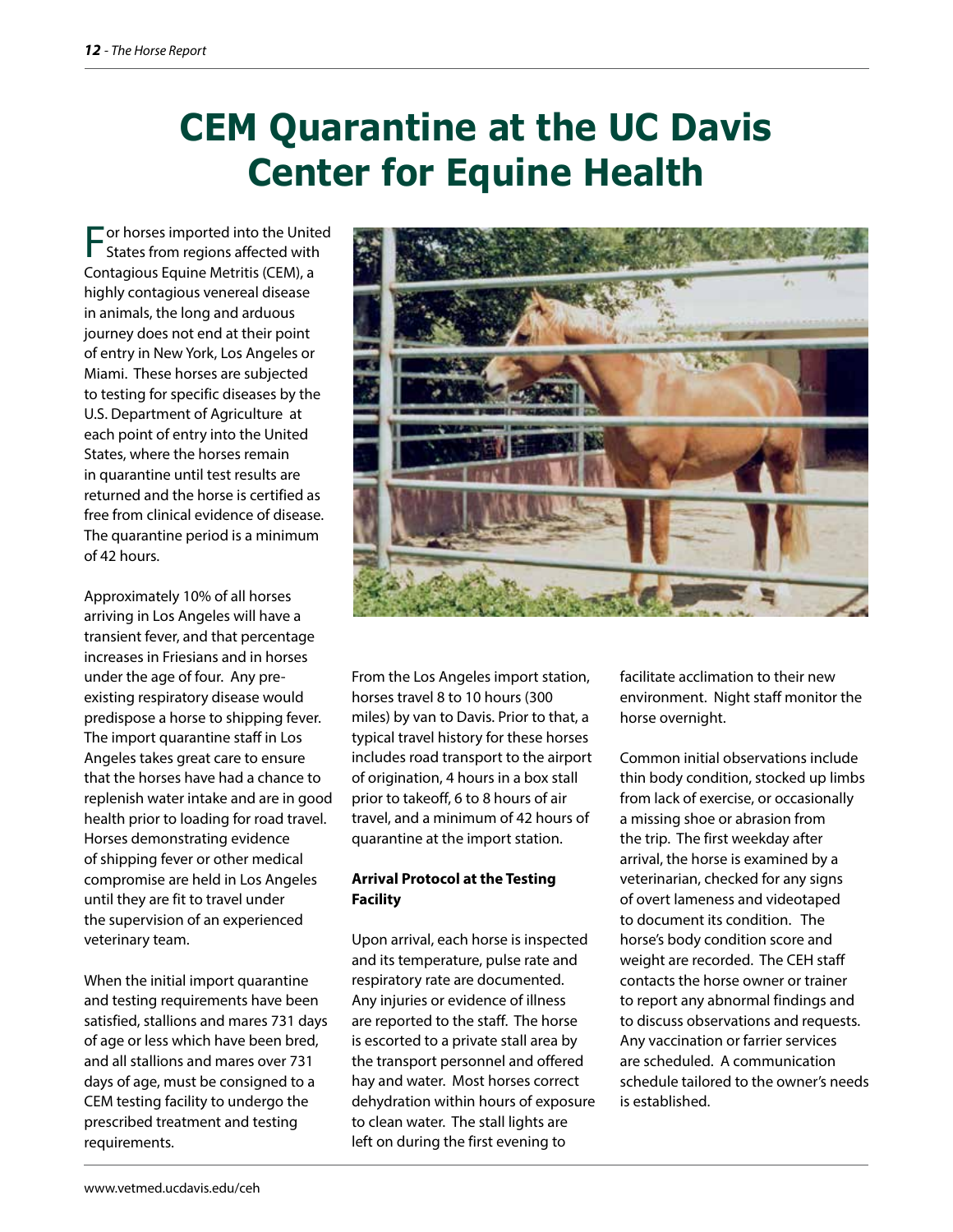

*Since 1989, a total of 3,664 horses have come through quarantine at UC Davis. There have been 8 injuries, which equates to a 0.22% injury rate.*



*A large outdoor arena and round pen are available for horse owners or their delegates to exercise horses in quarantine.*

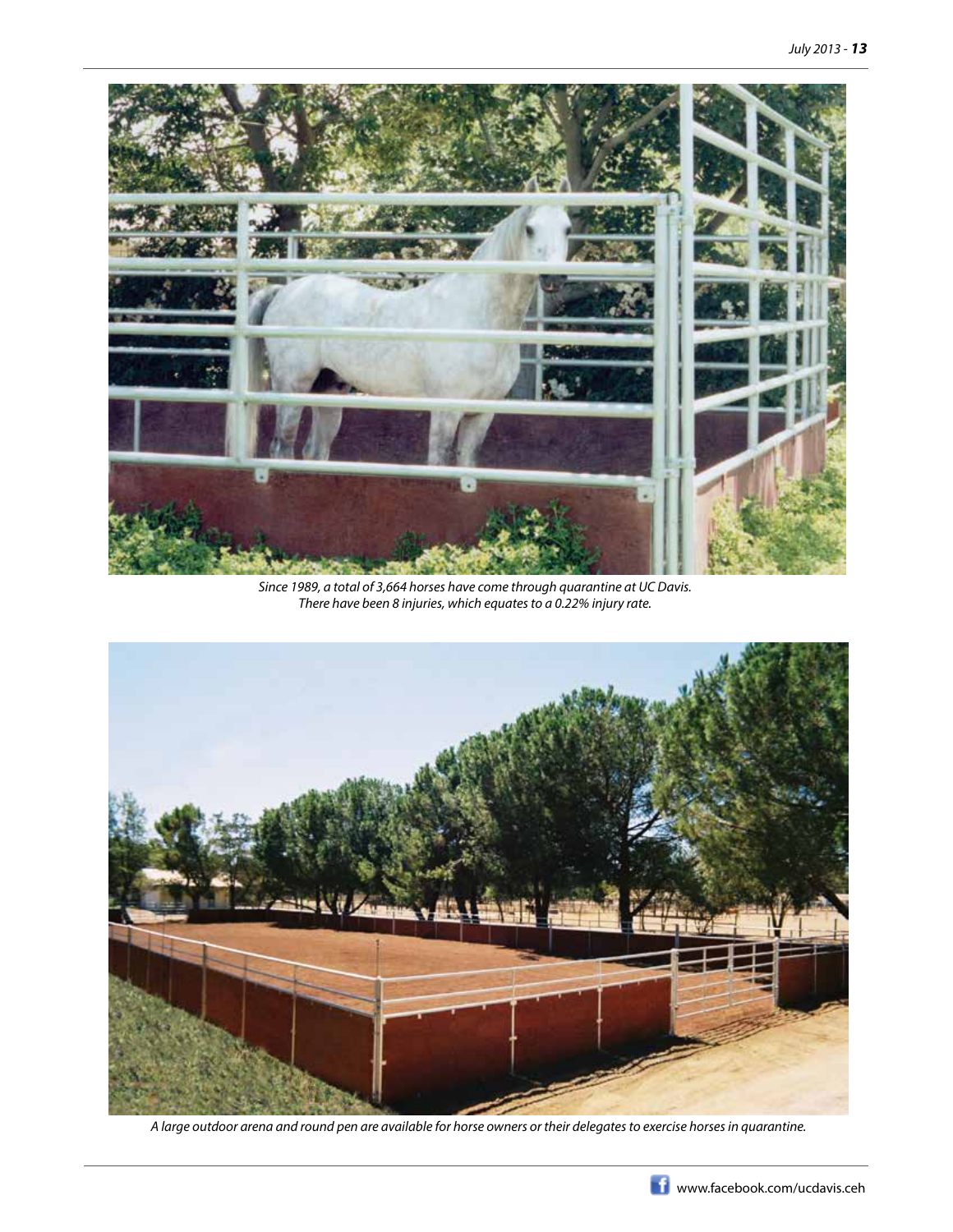#### **CEM Quarantine** *— From page 12*

#### **How does the CEH work to support these horses?**

Approximately 6% of horses arriving from Los Angeles quarantine experience some form of illness associated with transport stress. UC Davis's state-of-the-art Veterinary Medical Teaching Hospital is located just 2.5 miles from the quarantine facility. Their world-class veterinary faculty and staff are on hand to ensure the well being of the import horses. Because the CEM program is federally controlled, the care and culture procedures are performed by CEHtrained technicians and veterinarian and are not part of the teaching program at UC Davis. Should a horse need medical care outside of the CEM testing, a faculty veterinarian from the Veterinary Medical Teaching Hospital is called to evaluate the patient.

#### **Who is handling my horse?**

The Center for Equine Health employs animal health technicians with extensive horse handling experience. They work as a team to maximize safety and minimize stress and they are knowledgeable regarding all testing protocols. The CEM organism requires specialized handling and transport media and strict adherence to protocol is essential to a successful quarantine. Horses arriving late at night are checked in by nontechnical staff who are instructed to contact the veterinarian on call with any concerns. Our facility is the only quarantine facility in the United States that has never released a CEM-positive horse.

#### **Can my horse be exercised?**

Exercise and grooming programs are available at the CEH. An Equinesizer is onsite, and a large outdoor arena and round pen are available for horse owners or their delegates. Riding time can be scheduled to help maintain fitness. An initial rest period of 3 to 6 days is advised.

#### **What if my horse gets hurt?**

Since 1989, a total of 3,664 horses have come through quarantine at UC Davis. There have been 8 injuries, which equates to a 0.22% injury rate. Horses do occasionally get themselves into trouble in a new environment and the CEH works to ensure timely, cutting-edge care should an injury occur. The horses are treated as individuals and decisions regarding their day-to-day care are carefully considered with safety in mind.

Please call or visit our website for current pricing and booking information or to view photographs of our quarantine facility: **www.vetmed. ucdavis.edu/ceh/quarantine.cfm**

#### **Future Plans for Quarantine**

The CEH has plans to install cameras in the individual stalls with online passwordprotected access. This will give owners and trainers the added comfort of round-theclock visual access.



*A quarantine horse is exercised in the Equinesizer.*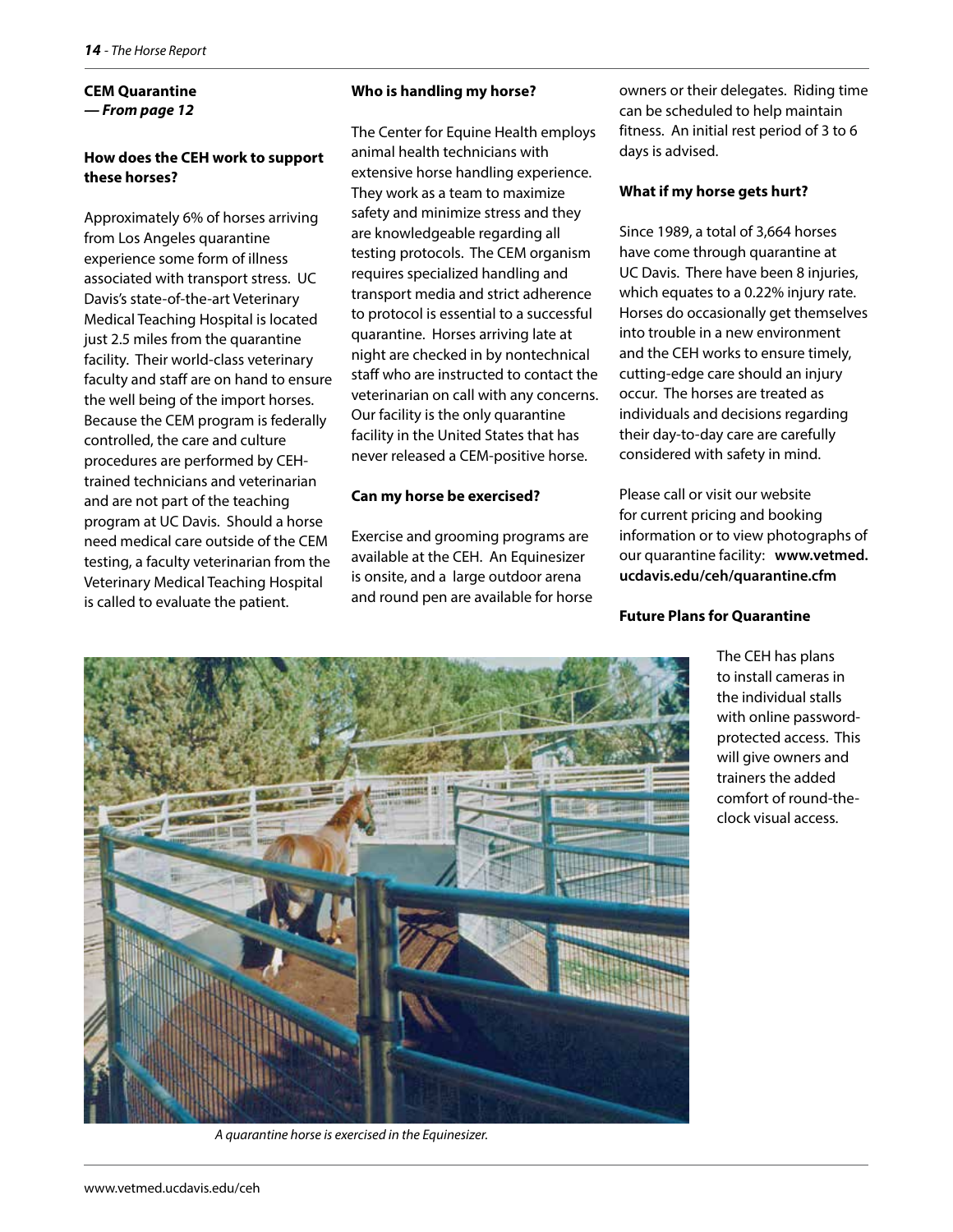# **Shipping Fever: Prevention is Key**

Imagine the scenario: You've been<br>training for the big competition all magine the scenario: You've been year. Your horse has never looked better, he's stayed healthy, and he's performing to the best of his abilities. You load him in the trailer for the crosscountry commute in hopes of bringing home the blue ribbon and set off on your journey. When you unload your horse at your destination, however, something is seriously wrong. The show veterinarian tells you that your horse is suffering from a pulmonary disorder called shipping fever, and just like that, your competition season is over.

A primary risk factor for the development of broncho or pleuropneumonia (pulmonary disorders commonly known as shipping fever) in horses is long-distance transport. At the 2011 American College of Veterinary Internal Medicine Forum, held June 15-18 in Denver, Colo., Rose Nolen-Walston, DVM, Dipl. ACVIM, assistant professor in the department of clinical sciences at the University of Pennsylvania's College of Veterinary Medicine, described the risk factors associated with transportassociated respiratory disease and what preventive methods owners can take.

Nolen-Walston explained that specific travel-associated factors amplify the horse's disease risk including a continuously raised head position, which causes profound and adverse changes in the respiratory tract's ability to effectively clear debris and microorganisms. Trailer design and standard restraint methods (ties) prevent the horse from fully lowering his head.

Nolen-Walston discussed one study in which researchers evaluated the effects of keeping a horse's head raised for prolonged periods of time—similar to their position when being transported. Within six to 12 hours, microbes increased exponentially in tracheal fluid and abnormal lung sounds (heard

#### By Nancy S. Loving, DVM

through a stethoscope) developed. Additionally, the researchers discovered that allowing the horses to lower their heads for 30 minutes every six hours was not effective in eliminating debris and microorganisms from the airways: "At least 8-12 hours is necessary to clear airway contamination," she added.

To compound this problem, some horses with pre-existing airway disease (such as influenza, heaves, or inflammatory airway disease) are at much greater risk for developing pneumonia. In these cases, the mucociliary clearance mechanism (which removes debris from the lungs) is already compromised before the horse even loads on the trailer. Simply, the horse will have an even harder time clearing debris from his lungs during transportation.

Stress has a negative impact on a horse's immune system, and hauling is considered one of the most common stressors for horses. Nolen-Walston noted that researchers have learned that the immune functions of horses transported loose in the trailer stall were significantly improved compared to those tied in the stalls.

Nolen-Walston also emphasized that ambient (environmental) trailer conditions along with air "quality" can amplify disease risk. Airborne dust, ammonia, and pathogens all increase substantially in trailers, she noted, particularly when feeding from a hay bag (which might increase the amount of inhaled particles in a horse's breathing zone) and when manure and urine accumulate in the trailer.

"In most trailers, the air exchange rate (the rate at which outdoor air replaces indoor air) is less than half the acceptable rate for a normal horse environment," she said. Agricultural engineers often recommend four to eight air exchanges per hour; however, some equine researchers and barn builders recommend 10 air exchanges per hour.

Nolen-Walston said researchers have found that horses allowed regular rest period along with frequent trailer cleaning (i.e., removing manure and urine-soaked bedding) had no mucopurulent (containing pus and mucus) material in their airways upon arriving at their destination.

"Respirable particulates and volatile gases are rampant in horse trailers," noted Nolen-Walston. "These features , along with the inability to lower the head, markedly increase a horse's risk of developing shipping fever pneumonia."

Although the risk of shipping fever can't be definitively eliminated, she recommended horse owners implement practices to improve the shipping environment and lessen disease risk. Such preventive measures include:

**•** Improve air quality by maximizing ventilation;

● Soak hay thoroughly if feeding en route to reduce the amount of dust present in the feed and thus inhaled by horses;

 Take longer, more frequent rest stops to reduce stress;

 Allow the horse to be loose in the box if and when possible; and

• Clean the trailer regularly along the travel route to reduce the amount of mucopurulent material the horse could inhale.

*Reprinted with permission of The Horse; visit www.thehorse.com for more horse health information.*